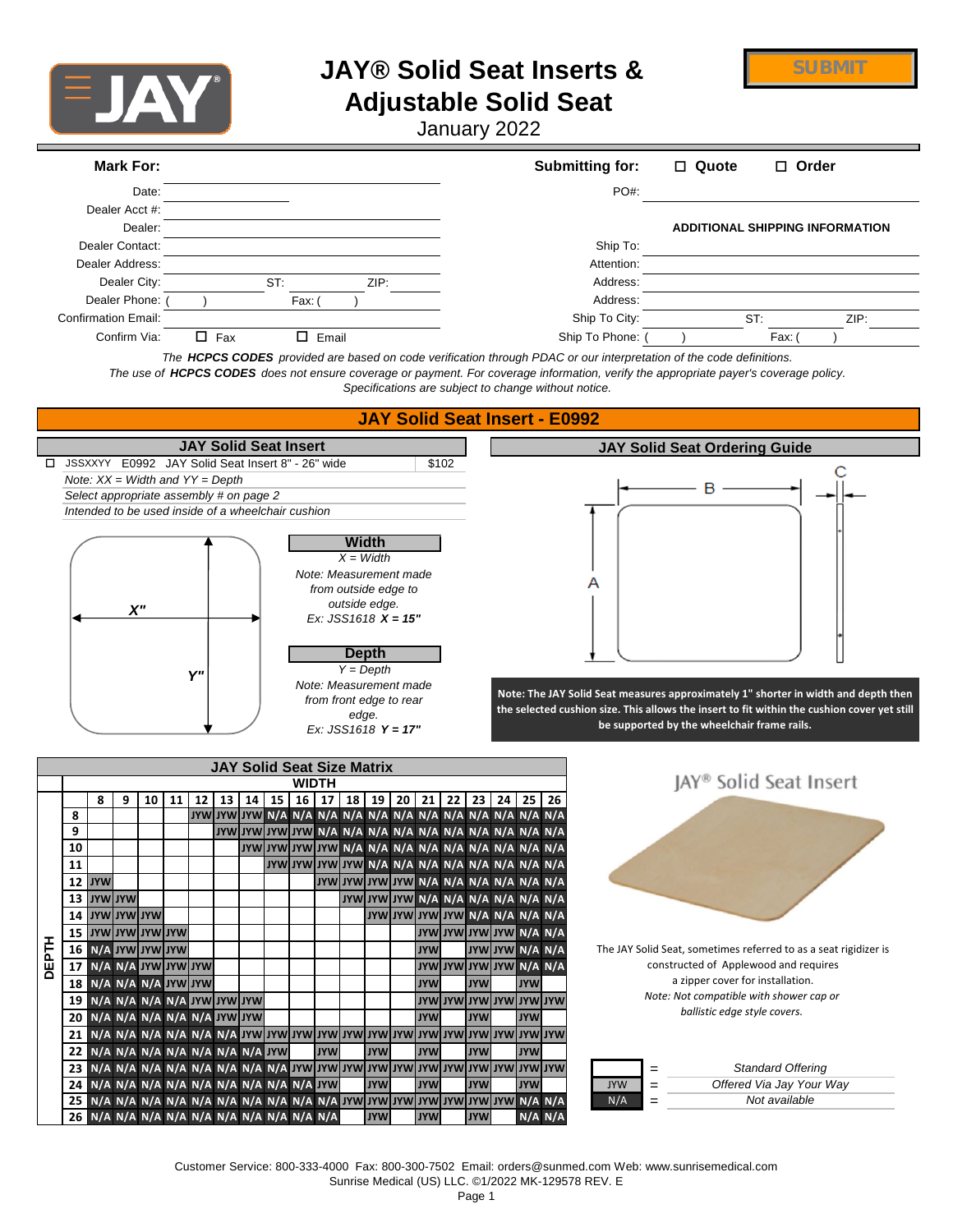|        |                |                |                     |                |                |                |                      |              | JAY Solid Seat Insert - Use HCPCS Code E0992 |                |                        |           |     |                      |                      |
|--------|----------------|----------------|---------------------|----------------|----------------|----------------|----------------------|--------------|----------------------------------------------|----------------|------------------------|-----------|-----|----------------------|----------------------|
| ✓      | Option #       | <b>HCPCS</b>   | <b>Cushion Size</b> | "A"            | "B"            | "C"            | Price                | $\checkmark$ | Option #                                     | <b>HCPCS</b>   | <b>Cushion Size</b>    | "A"       | "B" | "C"                  | Price                |
| □      | <b>JSS0808</b> | E0992          | 8" X 8"             | $\overline{7}$ | $\overline{7}$ | 0.25           | \$102.00             | □            | <b>JSS1614</b>                               | E0992          | 16" X 14"              | 15        |     | 13 0.25              | \$102.00             |
| □      | <b>JSS0809</b> | E0992          | 8" X 9"             | 7              | 8              | 0.25           | \$102.00             | □            | <b>JSS1615</b>                               | E0992          | 16" X 15"              | 15        |     | 14 0.25              | \$102.00             |
| □      | <b>JSS0810</b> | E0992          | 8" X 10"            | $\overline{7}$ | 9              | 0.25           | \$102.00             | □            | <b>JSS1616</b>                               | E0992          | 16" X 16"              | 15        |     | 15 0.25              | \$102.00             |
| □      | <b>JSS0811</b> | E0992          | 8" X 11"            | 7              | 10             | 0.25           | \$102.00             | □            | <b>JSS1617</b>                               | E0992          | 16" X 17"              | 15        |     | 16 0.25              | \$102.00             |
| □      | <b>JSS0908</b> | E0992          | 9" X 8"             | 8              | 7              | 0.25           | \$102.00             | □            | <b>JSS1618</b>                               | E0992          | 16" X 18"              | 15        |     | 17 0.25              | \$102.00             |
| □      | <b>JSS0909</b> | E0992          | 9" X 9"             | 8              | 8              | 0.25           | \$102.00             | □            | <b>JSS1619</b>                               | E0992          | 16" X 19"              | 15        |     | 18 0.25              | \$102.00             |
| П      | <b>JSS0910</b> | E0992          | 9" X 10"            | 8              | 9              | 0.25           | \$102.00             | □            | <b>JSS1620</b>                               | E0992          | 16" X 20'              | 15        |     | 19 0.25              | \$102.00             |
| □      | <b>JSS0911</b> | E0992          | 9" X 11"            | 8              | 10             | 0.25           | \$102.00             | □            | <b>JSS1622</b>                               | E0992          | 16" X 22"              | 15        |     | 21   0.50            | \$102.00             |
| □      | <b>JSS0912</b> | E0992          | 9" X 12"            | 8              | 11             | 0.25           | \$102.00             | □            | <b>JSS1713</b>                               | E0992          | 17" X 13"              | 16        |     | 12   0.25            | \$102.00             |
| □      | <b>JSS1008</b> | E0992          | 10" X 8"            | 9              | $\overline{7}$ | 0.25           | \$102.00             | □            | <b>JSS1714</b>                               | E0992          | 17" X 14"              | 16        |     | 13 0.25              | \$102.00             |
| □      | <b>JSS1009</b> | E0992          | 10" X 9"            | 9              | 8              | 0.25           | \$102.00             | □            | <b>JSS1715</b>                               | E0992          | 17" X 15"              | 16        |     | $14 \mid 0.25$       | \$102.00             |
| П      | JSS1010        | E0992          | 10" X 10"           | 9              | 9              | 0.25           | \$102.00             | □            | <b>JSS1716</b>                               | E0992          | 17" X 16'              | 16        |     | 15 0.25              | \$102.00             |
| □      | <b>JSS1011</b> | E0992          | 10" X 11"           | 9              | 10             | 0.25           | \$102.00             | □            | <b>JSS1717</b>                               | E0992          | 17" X 17"              | 16        |     | 16 0.25              | \$102.00             |
| □      | <b>JSS1012</b> | E0992          | 10" X 12"           | 9              | 11             | 0.25           | \$102.00             | □            | <b>JSS1718</b>                               | E0992          | 17" X 18"              | 16        |     | 17 0.25              | \$102.00             |
| □      | <b>JSS1013</b> | E0992          | 10" X 13"           | 9              | 12             | 0.25           | \$102.00             | □            | <b>JSS1719</b>                               | E0992          | 17" X 19"              | 16        |     | 18 0.25              | \$102.00             |
| □      | <b>JSS1108</b> | E0992          | 11" X 8"            | 10             | $\overline{7}$ | 0.25           | \$102.00             | □            | <b>JSS1720</b>                               | E0992          | 17" X 20"              | 16        |     | 19 0.25              | \$102.00             |
| П      | <b>JSS1109</b> | E0992          | 11" X 9"            |                | 8              |                | \$102.00             | □            | <b>JSS1814</b>                               | E0992          | 18" X 14"              | 17        |     |                      | \$102.00             |
| □      | JSS1110        | E0992          | 11" X 10"           | 10<br>10       | 9              | 0.25<br>0.25   | \$102.00             | □            | <b>JSS1815</b>                               | E0992          | 18" X 15"              | 17        |     | 13   0.25<br>14 0.25 | \$102.00             |
| □      | <b>JSS1111</b> | E0992          | 11" X 11"           |                |                | 0.25           | \$102.00             | □            | <b>JSS1816</b>                               | E0992          | 18" X 16"              |           |     | 15 0.25              | \$102.00             |
| □      |                |                |                     | 10             | 10             |                |                      | □            |                                              |                |                        | 17        |     |                      |                      |
|        | <b>JSS1112</b> | E0992          | 11" X 12"           | 10             | 11             | 0.25           | \$102.00             |              | <b>JSS1817</b>                               | E0992          | 18" X 17"              | 17        |     | 16 0.25              | \$102.00             |
| □      | <b>JSS1113</b> | E0992          | 11" X 13"           | 10             | 12             | 0.25           | \$102.00             | □            | <b>JSS1818</b>                               | E0992          | 18" X 18"              | 17        |     | $17 \mid 0.25$       | \$102.00             |
| П<br>□ | <b>JSS1114</b> | E0992<br>E0992 | 11" X 14"           | 10             | 13             | 0.25           | \$102.00             | □<br>□       | <b>JSS1819</b>                               | E0992<br>E0992 | 18" X 19"<br>18" X 20" | 17        |     | 18 0.25              | \$102.00<br>\$102.00 |
|        | <b>JSS1209</b> | E0992          | 12" X 9"            | 11             | 8              | 0.25           | \$102.00<br>\$102.00 |              | <b>JSS1820</b>                               | E0992          |                        | 17        |     | 19 0.25              | \$102.00             |
| □      | JSS1210        |                | 12" X 10"           | 11             | 9              | 0.25           |                      | □            | <b>JSS1822</b>                               |                | 18" X 22"              | 17        | 21  | 0.50                 |                      |
| □      | <b>JSS1211</b> | E0992          | 12" X 11"           | 11             | 10             | 0.25           | \$102.00             | □            | <b>JSS1824</b>                               | E0992          | 18" X 24"              | 17        |     | 23 0.50              | \$102.00             |
| □      | <b>JSS1212</b> | E0992          | 12" X 12"           | 11             | 11             | 0.25           | \$102.00             | □            | <b>JSS1826</b>                               | E0992          | 18" X 26'              | 17        |     | 25 0.50              | \$102.00             |
| П      | <b>JSS1213</b> | E0992          | 12" X 13"           | 11             |                | 12   0.25      | \$102.00             | □            | JSS1915                                      | E0992          | 19" X 15"              | 18        |     | $14 \mid 0.25$       | \$102.00             |
| □      | <b>JSS1214</b> | E0992          | 12" X 14"           | 11             | 13             | 0.25           | \$102.00             | □            | <b>JSS1916</b>                               | E0992          | 19" X 16"              | 18        |     | 15 0.25              | \$102.00             |
| □      | <b>JSS1215</b> | E0992          | 12" X 15"           | 11             | 14             | 0.25           | \$102.00             | □            | <b>JSS1917</b>                               | E0992          | 19" X 17"              | 18        |     | 16 0.25              | \$102.00             |
| □      | <b>JSS1216</b> | E0992          | 12" X 16"           | 11             | 15             | 0.25           | \$102.00             | □            | <b>JSS1918</b>                               | E0992          | 19" X 18"              | 18        |     | 17 0.25              | \$102.00             |
| □      | JSS1310        | E0992          | 13" X 10"           | 12             | 9              | 0.25           | \$102.00             | □            | <b>JSS1919</b>                               | E0992          | 19" X 19"              | 18        |     | $18$ 0.50            | \$102.00             |
| □      | JSS1311        | E0992          | 13" X 11"           | 12             | 10             | 0.25           | \$102.00             | □            | JSS1920                                      | E0992          | 19" X 20'              | 18        |     | 19 0.50              | \$102.00             |
| □      | <b>JSS1312</b> | E0992          | 13" X 12"           | 12             | 11             | 0.25           | \$102.00             | □            | JSS2015                                      | E0992          | 20" X 15"              | 19        |     | 14 0.25              | \$102.00             |
| □      | <b>JSS1313</b> | E0992          | 13" X 13"           | 12             |                | 12   0.25      | \$102.00             | □            | JSS2016                                      | E0992          | 20" X 16"              | 19        |     | 15 0.25              | \$102.00             |
| □      | <b>JSS1314</b> | E0992          | 13" X 14"           | 12             | 13             | 0.25           | \$102.00             | □            | <b>JSS2017</b>                               | E0992          | 20" X 17"              | 19        |     | 16 0.25              | \$102.00             |
| □      | <b>JSS1315</b> | E0992          | 13" X 15"           | 12             | 14             | 0.25           | \$102.00             | □            | JSS2018                                      | E0992          | 20" X 18"              | 19        |     | 17 0.25              | \$102.00             |
| П      | <b>JSS1316</b> | E0992          | 13" X 16"           | 12             |                | $15 \mid 0.25$ | \$102.00             | □            | JSS2019                                      | E0992          | 20" X 19"              | 19        |     | 18 0.50              | \$102.00             |
| □      | <b>JSS1317</b> | E0992          | 13" X 17"           | 12             | 16             | 0.25           | \$102.00             | □            | JSS2020                                      | E0992          | 20" X 20"              | 19        |     | 19 0.50              | \$102.00             |
| □      | <b>JSS1411</b> | E0992          | 14" X 11"           | 13             |                | 10 0.25        | \$102.00             | □            | <b>JSS2022</b>                               | E0992          | 20" X 22"              | 19        |     | 21   0.50            | \$102.00             |
| П      | <b>JSS1412</b> | E0992          | 14" X 12"           | 13             | 11             | 0.25           | \$102.00             | □            | JSS2024                                      | E0992          | 20" X 24"              | 19        |     | 23 0.50              | \$102.00             |
| П      | <b>JSS1413</b> | E0992          | 14" X 13"           | 13             | 12             | 0.25           | \$102.00             | □            | <b>JSS2026</b>                               | E0992          | 20" X 26"              | 19        | 25  | 0.50                 | \$102.00             |
| □      | JSS1414        | E0992          | 14" X 14"           | 13             | 13             | 0.25           | \$102.00             | □            | JSS2216                                      | E0992          | 22" X 16"              | 21        |     | 15 0.50              | \$102.00             |
| □      | JSS1415        | E0992          | $ 14"$ X 15"        | 13             |                | $14 \mid 0.25$ | \$102.00             | □            | <b>JSS2218</b>                               |                | E0992 22" X 18"        | 21        |     | $17 \mid 0.25$       | \$102.00             |
| □      | JSS1416        | E0992          | 14" X 16"           | 13             |                | 15   0.25      | \$102.00             | Д            | <b>JSS2220</b>                               | E0992          | 22" X 20"              | 21        |     | 19 0.50              | \$102.00             |
| □      | <b>JSS1417</b> | E0992          | 14" X 17"           | 13             |                | $16$ 0.25      | \$102.00             | □            | <b>JSS2222</b>                               | E0992          | 22" X 22"              | 21        |     | $21 \mid 0.50$       | \$102.00             |
| □      | <b>JSS1418</b> | E0992          | 14" X 18"           | 13             |                | 17 0.25        | \$102.00             | □            | <b>JSS2224</b>                               | E0992          | 22" X 24"              | 21        |     | $23 \mid 0.50$       | \$102.00             |
| □      | <b>JSS1512</b> | E0992          | 15" X 12"           | 14             |                | 11   0.25      | \$102.00             | Д            | <b>JSS2226</b>                               | E0992          | 22" X 26"              | 21        |     | $25 \mid 0.50$       | \$102.00             |
| □      | <b>JSS1513</b> | E0992          | 15" X 13"           | 14             |                | 12   0.25      | \$102.00             | □            | <b>JSS2418</b>                               |                | E0992 24" X 18"        | 23        |     | 17 0.50              | \$102.00             |
| □      | <b>JSS1514</b> | E0992          | 15" X 14"           | 14             |                | 13   0.25      | \$102.00             | □            | <b>JSS2420</b>                               | E0992          | 24" X 20"              | 23        |     | 19 0.50              | \$102.00             |
| □      | <b>JSS1515</b> | E0992          | 15" X 15"           | 14             |                | 14   0.25      | \$102.00             | о            | <b>JSS2422</b>                               | E0992          | 24" X 22"              | 23        |     | 21   0.50            | \$102.00             |
| □      | <b>JSS1516</b> | E0992          | 15" X 16"           | 14             |                | 15 0.25        | \$102.00             | □            | <b>JSS2424</b>                               | E0992          | 24" X 24"              | 23        |     | $23 \mid 0.50$       | \$102.00             |
| □      | <b>JSS1517</b> | E0992          | 15" X 17"           | 14             |                | $16 \mid 0.25$ | \$102.00             | □            | <b>JSS2426</b>                               | E0992          | 24" X 26"              | 23        |     | $25 \mid 0.50$       | \$102.00             |
| □      | <b>JSS1518</b> | E0992          | 15" X 18"           | 14             |                | $17 \mid 0.25$ | \$102.00             | □            | <b>JSS2618</b>                               | E0992          | 26" X 18"              | 25        |     | 17 0.50              | \$102.00             |
| □      | <b>JSS1519</b> | E0992          | 15" X 19"           | 14             |                | $18 \mid 0.25$ | \$102.00             | Д            | <b>JSS2620</b>                               | E0992          | 26" X 20"              | 25        |     | 19 0.50              | \$102.00             |
| □      | <b>JSS1520</b> | E0992          | 15" X 20"           | 14             |                | 19 0.25        | \$102.00             | □            | <b>JSS2622</b>                               | E0992          | 26" X 22"              | 25        |     | $21 \mid 0.50$       | \$102.00             |
| □      | JSS1612        | E0992          | 16" X 12"           | 15             |                | 11   0.25      | \$102.00             | □            | <b>JSS2624</b>                               |                | E0992 26" X 24"        | $25 \mid$ |     | $23 \mid 0.50$       | \$102.00             |
| $\Box$ | <b>JSS1613</b> | E0992          | 16" X 13"           | 15             |                | $12 \mid 0.25$ | \$102.00             |              |                                              |                |                        |           |     |                      |                      |

| <b>JAY Your Way - Modifications</b>                                                                             |            |                                             |           |                                            |                |                 |            |            |  |  |  |  |  |
|-----------------------------------------------------------------------------------------------------------------|------------|---------------------------------------------|-----------|--------------------------------------------|----------------|-----------------|------------|------------|--|--|--|--|--|
| Note: To order sizes offered via JAY Your Way add a "M" to the front of the part number and follow the prompts. |            |                                             |           |                                            |                |                 |            |            |  |  |  |  |  |
|                                                                                                                 |            | Length Change - See Matrix For Availability |           | Width Change - See Matrix For Availability |                |                 |            |            |  |  |  |  |  |
| Increase Length                                                                                                 |            |                                             | NC.       |                                            | Increase Width |                 |            | <b>NC</b>  |  |  |  |  |  |
| 0<br>$+1"$                                                                                                      | $\Box$ +2" | $+3"$                                       | □ +4"     |                                            | $\Box$ +1'     | П.<br>$+2"$     | $\Box$ +3" | п<br>$+4"$ |  |  |  |  |  |
| $\Box$ Reduce Length                                                                                            |            |                                             | <b>NC</b> |                                            | Reduce Width   |                 |            | <b>NC</b>  |  |  |  |  |  |
| $+1"$                                                                                                           | $\Box$ +2" | $+3"$                                       | "4+ لَ    |                                            | $\Box$ +1      | $\Box$<br>$+2"$ | $\Box$ +3" | $+4"$      |  |  |  |  |  |

Customer Service: 800-333-4000 Fax: 800-300-7502 Email: orders@sunmed.com Web: www.sunrisemedical.com

Sunrise Medical (US) LLC. ©1/2022 MK-129578 REV. E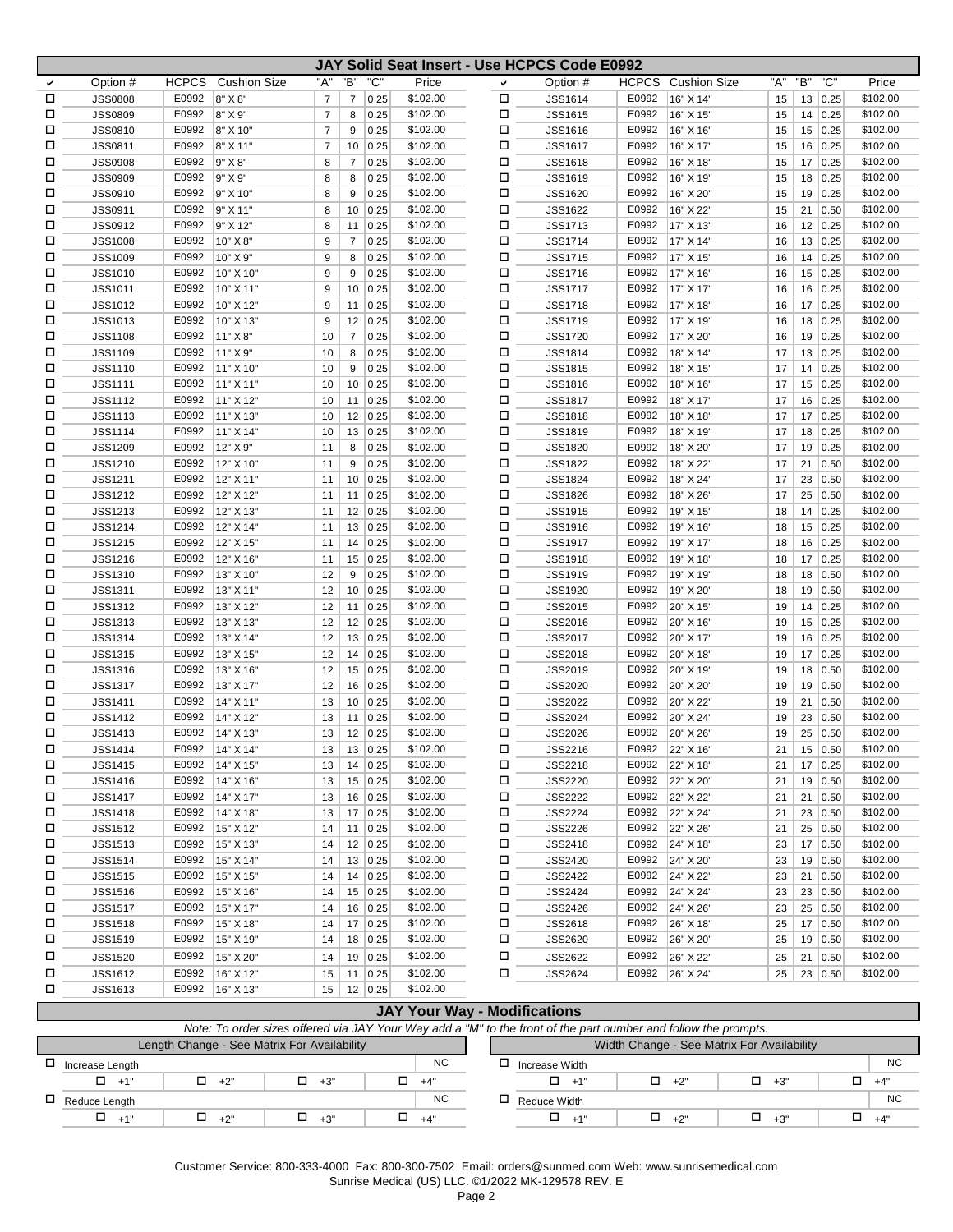## **JAY Non-Skid Solid Seat Insert - E0992**

### **Measuring Guide**





The dotted square in the middle of the above diagram is a Honeycomb Insert. The dotted round in the middle of that is the foam between the non-skid cover and Honeycomb Insert.

|   |                   |              | JAY Non-Skid Solid Seat Insert - Use HCPCS Code E0992 |       |       |       |       |      |         |
|---|-------------------|--------------|-------------------------------------------------------|-------|-------|-------|-------|------|---------|
| ✓ | Option #          | <b>HCPCS</b> | Definition                                            | "A"   | "B"   | "ር"   | "ט"   | "F"  | Price   |
| □ | S2108             | E0992        | Solid Seat J2 Non-Skid 14" x 16"                      | 13.50 | 16.00 | 9.25  | 13.00 | 0.25 | \$86.00 |
| ◻ | S2105             | E0992        | Solid Seat J2 Non-Skid 15.5" x 16"                    | 15.00 | 16.00 | 11.25 | 13.00 | 0.25 | \$86.00 |
| ◻ | S2106             | E0992        | Solid Seat J2 Non-Skid 15.5" x 18"                    | 15.00 | 18.00 | 11.25 | 15.00 | 0.25 | \$86.00 |
| □ | S2107             | E0992        | Solid Seat J2 Non-Skid 15.5" x 20"                    | 15.00 | 20.00 | 11.25 | 17.00 | 0.25 | \$86.00 |
| ◻ | S2117             | E0992        | Solid Seat J2 Non-Skid 17" x 17"                      | 16.50 | 17.00 | 12.25 | 14.00 | 0.25 | \$86.00 |
| ◻ | S <sub>2100</sub> | E0992        | Solid Seat J2 Non-Skid 18" x 16"                      | 17.50 | 16.00 | 13.25 | 13.00 | 0.25 | \$86.00 |
| □ | S2101             | E0992        | Solid Seat J2 Non-Skid 18" x 18"                      | 17.50 | 18.00 | 13.25 | 15.00 | 0.25 | \$86.00 |
| □ | S <sub>2103</sub> | E0992        | Solid Seat J2 Non-Skid 18" x 20"                      | 17.50 | 20.00 | 13.25 | 17.00 | 0.25 | \$86.00 |
| ◻ | S2116             | E0992        | Solid Seat J2 Non-Skid 20" x 16"                      | 19.50 | 16.00 | 15.25 | 13.00 | 0.25 | \$86.00 |
| □ | S2118             | E0992        | Solid Seat J2 Non-Skid 20" x 18"                      | 19.50 | 18.00 | 15.25 | 15.00 | 0.25 | \$86.00 |
| □ | S2102             | E0992        | Solid Seat J2 Non-Skid 20" x 20"                      | 19.50 | 20.00 | 15.25 | 17.00 | 0.25 | \$86.00 |
|   | S2104             | E0992        | Solid Seat J2 Non-Skid 24" x 20"                      | 23.50 | 20.00 | 19.25 | 17.00 | 0.25 | \$86.00 |



The Honeycomb Solid Seat Insert inside of the non-skid cover material is made of an almuminum core. For use with Ballistic Edge (Shower Cap) style outer cover options. Only the outer non-skid material can be cut down with width and depth, the Honeycomb Insert cannot be modified.